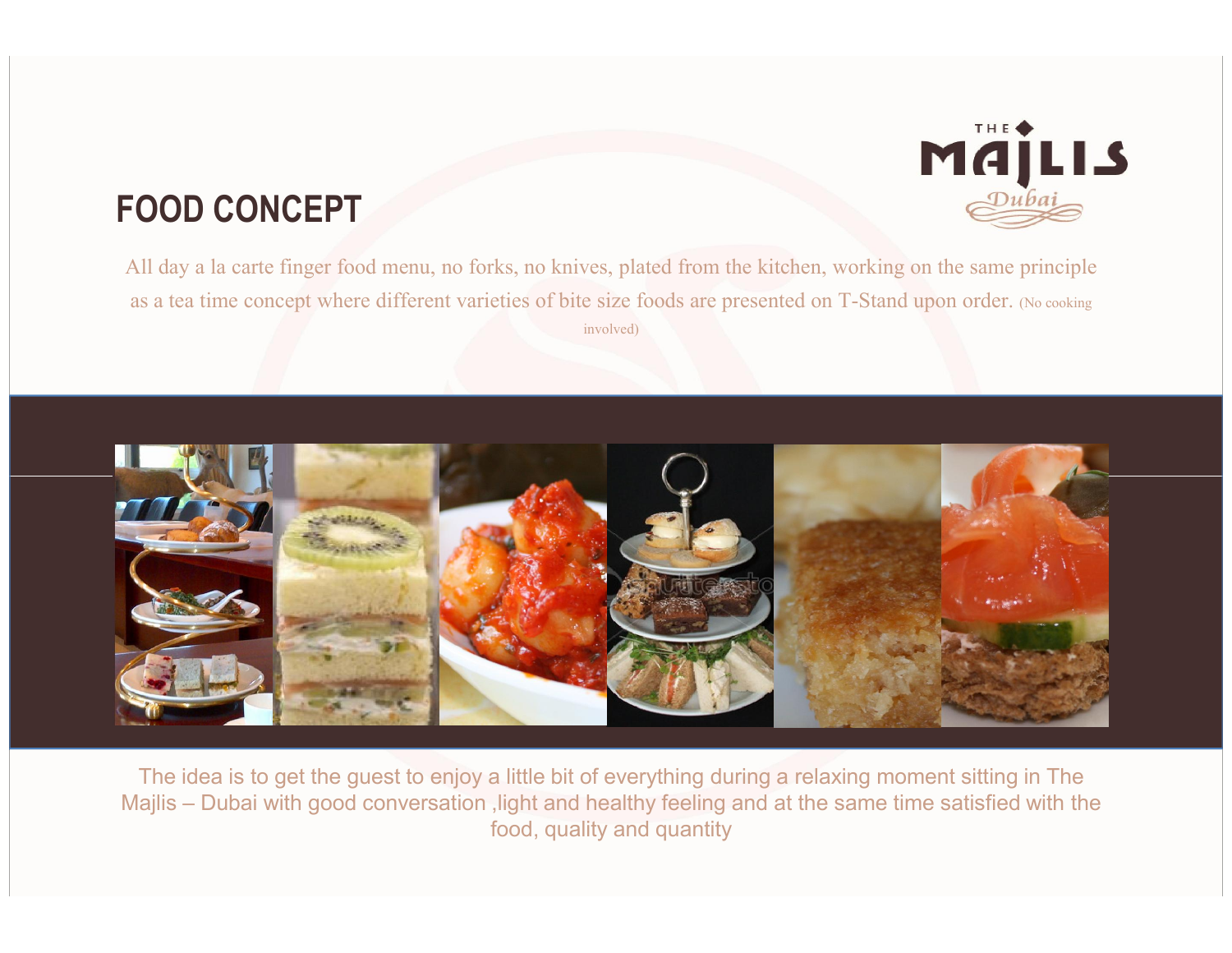## MENU LIST

Each stand consist of 8pcs of bite size finger food CHOOSE YOUR FAVORITE COMBINATION

#### BREAKFAST

Arabic breakfast AED 38 Foul Maddames Arabic bread & labneh, Assorted raw vegetables(cucumber, carrot, yellow bell and Red bell pepper, hummus, Camel Cheese, Assorted melon Barista Recommendation: Zatar Tea

Brown and White toast bread , plain croissant, cheese croissant, Butter, strawberry jam, orange marmalade Assorted melon Barista Recommendation: Camel Latte

• Classic breakfast AED 37 Plain croissant, cheese croissant, chocolate croissant, Plain muffin, pineapple danish, marble cake Butter cookie & oat cookie Barista Recommendation: Camel Cappuccino

• Mediterranean breakfast AED 40 Cheese sandwich, zatar croissant, Arabic bread & labneh Camel Cheese, assorted melon, cucumber Black olives, sliced tomato Barista Recommendation: Orange Juice



#### ALL DAY DINING

• Arabian twist AED 42 Camel Mortadelle Sandwich, Lentil soup, Arabic bread & labneh Taboulah, Moutabal, Hummos Maamoul date, and assorted Arabic sweets Beverage Recommendation: Moroccan Tea

• Mediterranean AED 45 • Continental breakfast **AED 36 Grill chicken sandwich, Cheese sandwich, Camel Mortadelle sandwich Camel Mortadelle Sandwich** Greek salad, Lentil salad, Taboulah Assorted melon Beverage Recommendation: Strawberry Juice

> • Riviera AED 45 Tuna sandwich, cheese sandwich, grill vegetable sandwich Caesar salad, asparagus salad, Greek Salad Éclair caramel, fruit tartlet **Beverage Recommendation:** Saffrom Milkshake

• Classic AED 45 Grill vegetables sandwich, Camel Mortadelle sandwich, tuna sandwich, Assorted grissini, sundried tomato muffin, chick pea salad Éclair chocolate, Éclair pistachio Beverage Recommendation: Sunset Fizz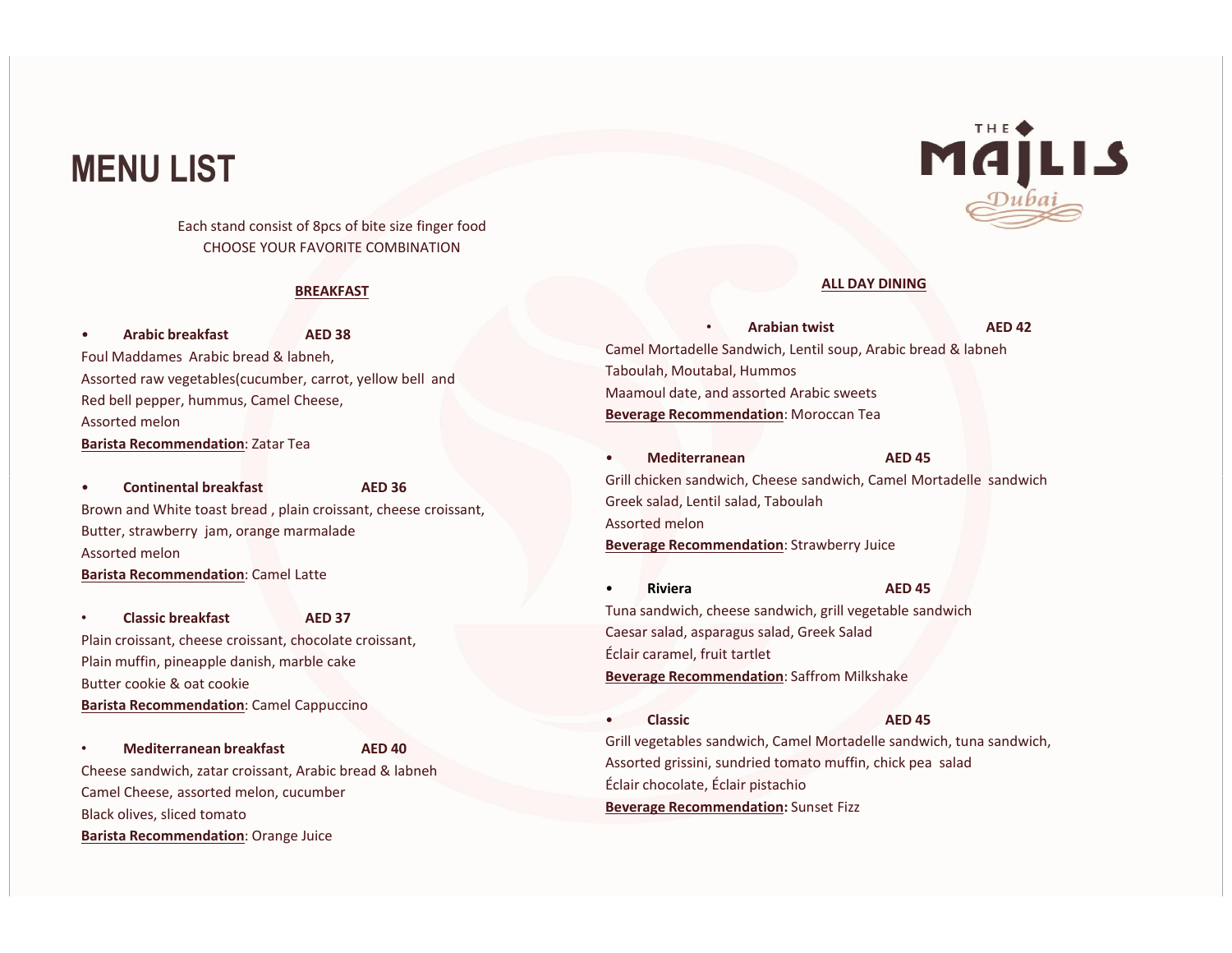## MENU

## AFTERNOON TEA

• Middle East tea AED 45 Chocolate muffin, plain muffin, pistachio muffin and assorted Arabic sweets. Barista Recommendation: Arabic Coffee

Classic Tea **AED 43** Camel Mortadelle sandwich, cheese sandwich, grill vegetable sandwich , Chocolate muffin, macadamia muffin, marble cake Assorted melons Barista recommendation: Karkade (Hot/Cold)

**Danishes & Muffins AED 43** Assorted Danishes ( pineapple, raspberry, blueberry) Assorted muffins ( doublechoco, macadamia,plain), oatmeal and strawberry fruit tart. Barista Recommendation: Fruit Tea

### **SOUP**

• Lentil Soup AED 20 Lentil soup with Arabic bread and slice lemon on the side

• Foul Madammes AED 20 Mixed beans with fresh cut tomato and chopped parsley on top. Arabic bread and slice lemon on the side.

## INDIVIDUAL ITEMS

(ORDER BY PIECES)

All the items below comes in Mini Sizes (Maximum of 2pcs of the same item)

- Croissants AED 5 Plain, Cheese, Chocolate, Zatar
- Assorted Danish AED 5 Pineapple, Raspberry, Blueberry
- Muffin AED 6 Chocolate , Plain, Pistachio, Macadamia
- Sandwiches AED 10 • Tuna, Grill Vegetables, Camel Mortadelle , Grilled Chicken, Cheese

Salad AED 7 On spoons, the salads are original delicates Cold Mezzeh, (Hummus, Moutabal, Taboulah) Greek salad, Asparagus salad,

Chick Pea salad, Lentil salad, Caesar salad

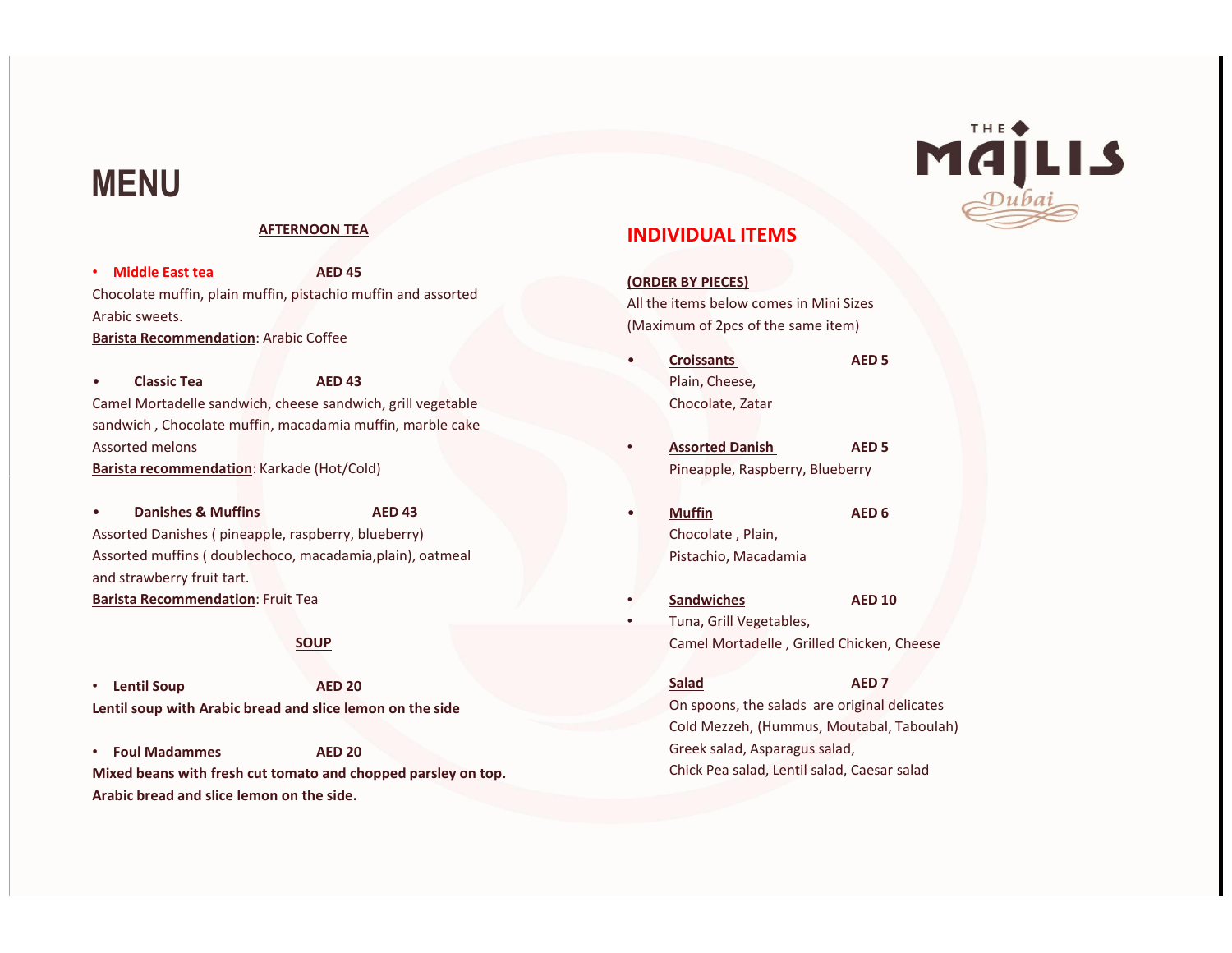## MENU

## **Savories** Cheese and thyme muffin **AED 7** Sundried tomato and cheese Grissini Pesto x 3pcs **AED 2** Grissini Tomato x 3pcs Desserts – Especial recipe with camel milk Éclair Chocolate AED 6 Éclair Caramel Éclair Pistachio Assorted fruit tart Date Cake **AED 20** Date Halwa **AED 15** Cheese Kunafa **AED 20** Soft Ice Cream (Camel milk Ice Cream) Chocolate **AED 18** Vanilla Mix chocolate & Vanilla Chocolate Fruit Fondue AED 35 (Camel milk chocolate) Signature Cake Majlis Cake **AED 22** Whole Cake **AED 120** Camel Milk Cheese Nabulsi Cheese **AED 40** Akkawi Cheese **AED 40**

White Cheese **AED 40** 

# MÄILIS

### **BEVERAGES**

### **Coffees**

Private label and blend from a special coffee beans called Harrar coffee bean from Ethiopia. Bringing the coffee back to its origin. And blending it with the Healthy Camel Milk (Less fat than cow milk, suitable for lactose intolerant persons, infant, diabetics and know virtues for men power booster)

|      | <b>Qhawa - Arabic Coffee</b>                        |               | <b>AED 25</b> |               |
|------|-----------------------------------------------------|---------------|---------------|---------------|
|      | Turkish Coffee                                      | <b>AED 20</b> |               |               |
|      | Espresso                                            | <b>AED 15</b> |               |               |
|      | <b>Espresso Macchiato</b>                           | <b>AED 18</b> |               |               |
|      | Cappuccino (with Camel Milk)                        |               | <b>AED 20</b> |               |
|      | Café Latte (with Camel Milk)                        |               | <b>AED 22</b> |               |
|      | Café Americano                                      | <b>AED 18</b> |               |               |
|      | <b>Plunger Coffee</b>                               | <b>AED 18</b> |               |               |
|      | <b>Caramel Latte</b>                                | <b>AED 25</b> |               |               |
| Teas |                                                     |               |               |               |
|      | <b>Black Teas</b>                                   |               |               |               |
|      | Assam,, English breakfast,                          |               | <b>AED 18</b> |               |
|      | Cinnamon, Earl Grey                                 |               |               |               |
|      | Jasmine Pearl tea                                   | <b>AED 18</b> |               |               |
|      | Loose Green tea                                     | <b>AED 18</b> |               |               |
|      | Sage tea                                            | <b>AED 18</b> |               |               |
|      | Zatar tea                                           | <b>AED 18</b> |               |               |
|      | Moroccan tea                                        | <b>AED 25</b> |               |               |
|      | <b>Fruit teas</b>                                   | <b>AED 18</b> |               |               |
|      | Floral tea - Chamomile infusion, Rosehip & hibiscus |               |               | <b>AED 18</b> |